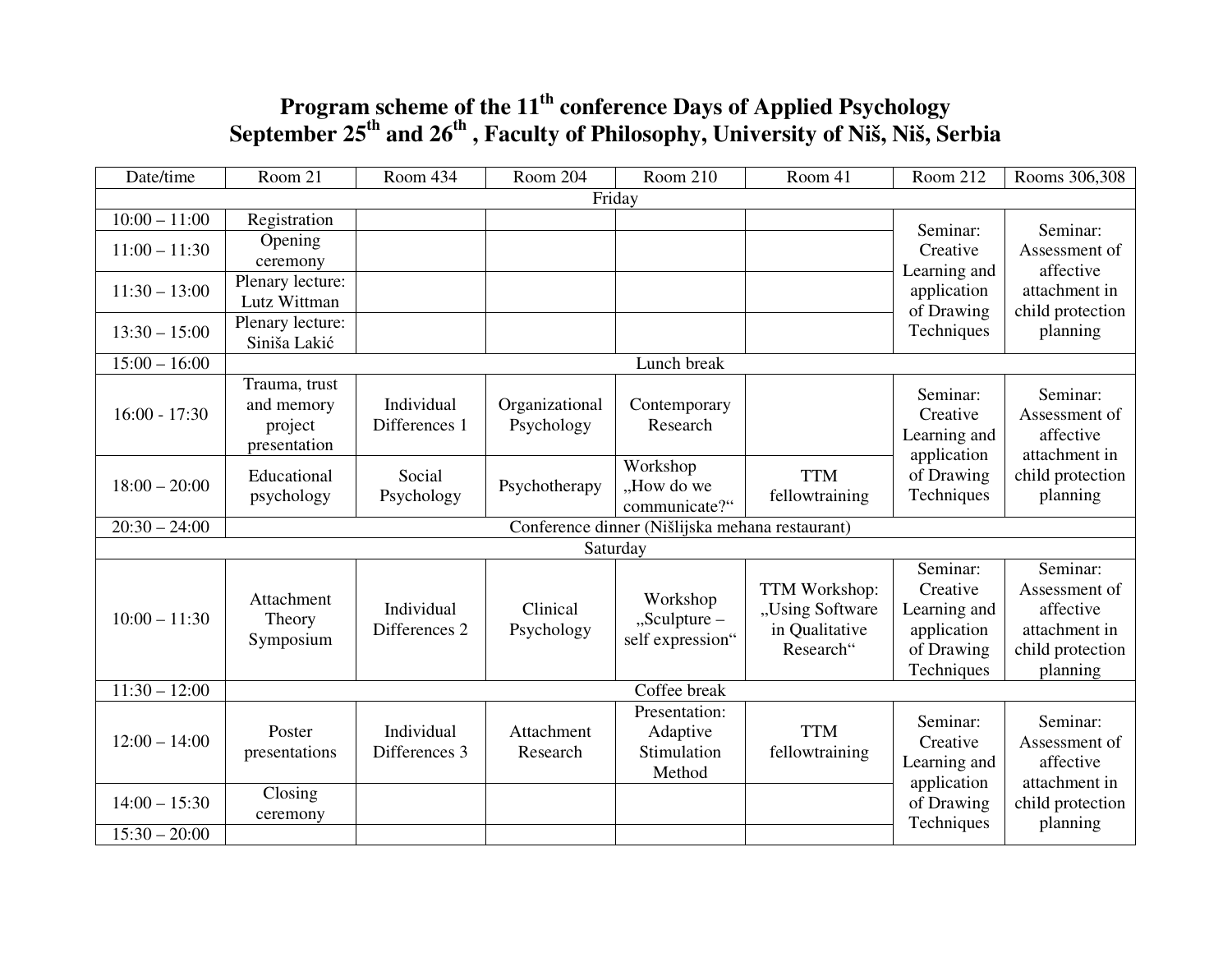# **Program of the 11th conference Days of Applied Psychology September 25th and 26th, Faculty of Philosophy, University of Niš, Niš, Serbia**

### **Room 21**

| Day, Time                  | Session                                                                       | Names of lecturers                                                               | Title of presentation                                                                                                                                                       |
|----------------------------|-------------------------------------------------------------------------------|----------------------------------------------------------------------------------|-----------------------------------------------------------------------------------------------------------------------------------------------------------------------------|
| Friday,<br>10:00-11:00     | Registration                                                                  |                                                                                  |                                                                                                                                                                             |
| Friday,<br>11:30-13:00     | Plenary lecture                                                               | Lutz Wittman                                                                     | Posttraumatic nightmares: from scientific<br>evidence to clinical significance                                                                                              |
| Friday,<br>$13:30 - 15:00$ | Plenary lecture                                                               | Siniša Lakić                                                                     | How To React To The Crisis In<br>Psychological Science? Perspectives Of<br>The Western Balkans                                                                              |
| Friday,<br>$16:00 - 17:30$ | Trauma, trust<br>and memory<br>project<br>presentation                        | Vladimir Hedrih, Lutz<br>Wittman, Siniša Lakić                                   | Ongoing Activities Of The Project<br>Trauma, Trust And Memory (TTM),<br>Ongoing Research, Joint Courses,<br>Scholarship Opportunities For Students                          |
|                            |                                                                               | Anjali Ghosh                                                                     | Planning, Attention And Information<br>Processing Through Simultaneous And<br>Successive Learning: Impact On<br>Academic Achievement Of Primary<br>School Children Of India |
|                            |                                                                               | Slavica Maksić                                                                   | Obstacles To Reform Changes Of Serbian<br>Education                                                                                                                         |
| Friday,<br>$18:00 - 20:00$ | Educational<br>Psychology<br>Moderators:<br>Gordana Đigić,<br>Svetlina Koleva | Dragana Bjekić, Milica<br>Vučetić, Biljana<br>Kuzmanović, Lidija Zlatić          | The Role Of Teacher-Mentors For Student<br>School Practice In Evaluation Of<br>University Curricula For Teacher<br>Education                                                |
|                            |                                                                               | Nevena Đorđević, Gordana<br><b>Digić</b>                                         | Teachers' Self-Efficacy, Effectiveness In<br>Professional Roles Performing And<br>Attitudes Towards Inclusive Education                                                     |
|                            |                                                                               | Milojević Sonja, Banjac<br>Sonja                                                 | Is Studying Psychology Associated With<br>Implicit Theories About The Causes Of<br>Delinquency?                                                                             |
|                            |                                                                               | Terezija Spasojević,<br>Snežana Stojiljković,<br>Nebojša Milićević               | The Relationship Between Empathy And<br>Altruism In Secondary School Students                                                                                               |
|                            |                                                                               | Marija S. Ružić                                                                  | Creativity And Anxiety Of Students With<br>A Different Success In School                                                                                                    |
|                            |                                                                               | Svetlina Koleva                                                                  | <b>Conflict Situations At School: How Do</b><br>Aggression And Hostility Play Together?                                                                                     |
| Saturday,                  | Attachment                                                                    | Tatjana Stefanovic<br>Stanojevic                                                 | Attachment Theory: Possibilities for<br>Application                                                                                                                         |
|                            | Theory<br>Symposium                                                           | Milana Rajić, Ivana Mihić,<br>Tatjana Krstić, Drezga<br>Milica, Branković Jelena | The Need For Support Of Families Of<br>Children With Disabilites: Parents'<br>Assessment                                                                                    |
| 10-11:30                   | Moderators:<br>Tatjana                                                        | Marija Đorđević                                                                  | <b>Adolescent Aggression And Family</b><br>Upbringing                                                                                                                       |
|                            | Stefanović-<br>Stanojević,<br>Mila Dosković                                   | Miljana Spasić, Milena<br>Stojković, Mila Dosković                               | Quality Of Attachment Of Children In<br><b>Foster Families</b>                                                                                                              |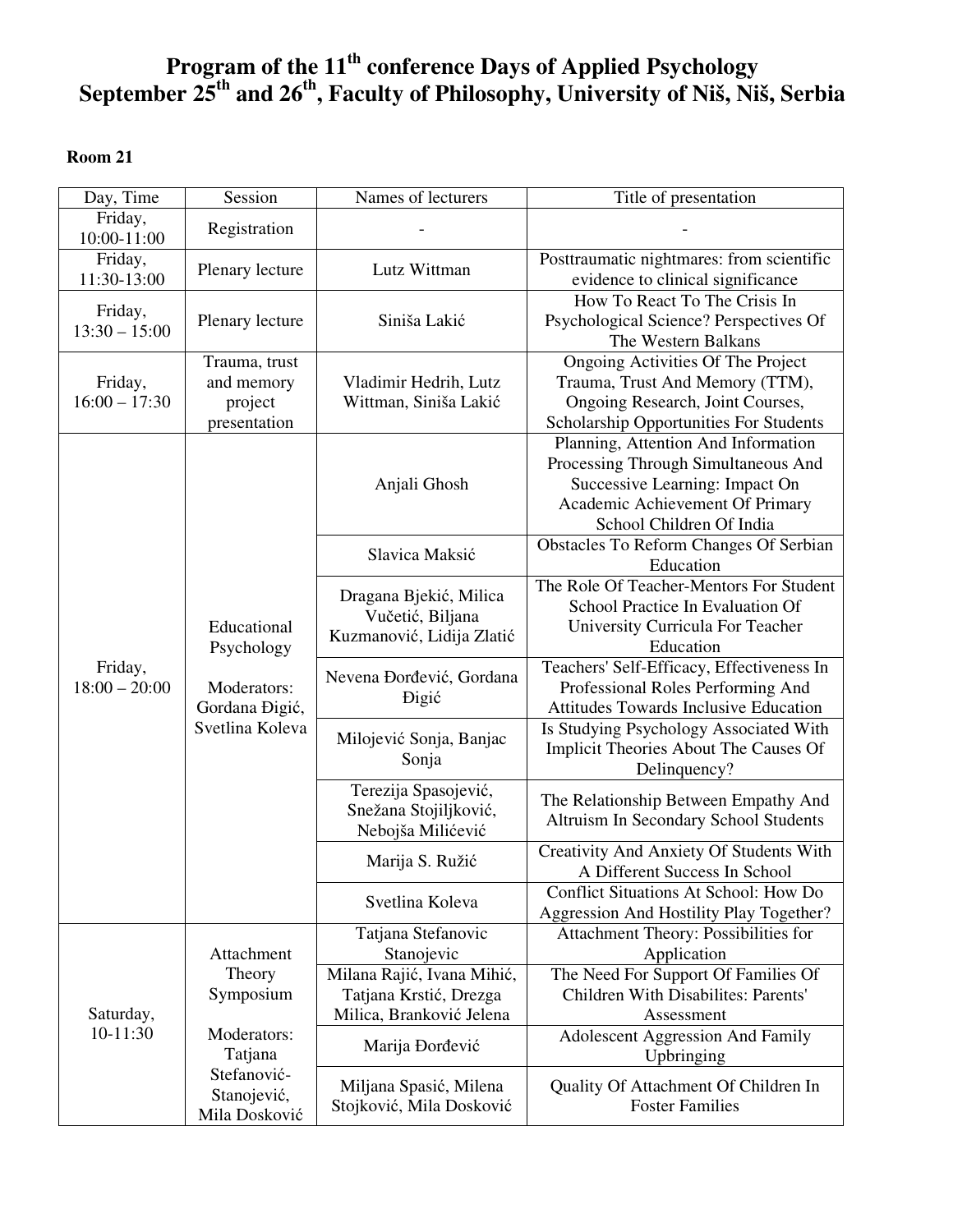|                             |                                                                                    | Barna Jelena, Trifunović<br>Biljana                                                                                                                 | Relations between obsessive-compulsive<br>symptoms operacionalized by the<br>Obsessive-compulsive symptoms subscale<br>and dimensions of personality from the<br>Big Five Plus Two questionnaire |
|-----------------------------|------------------------------------------------------------------------------------|-----------------------------------------------------------------------------------------------------------------------------------------------------|--------------------------------------------------------------------------------------------------------------------------------------------------------------------------------------------------|
| Saturday<br>$12:00 - 14:00$ | Poster<br>presentations<br>Moderators:<br>Lutz Wittman,<br>Jelisaveta<br>Todorović | Daniel Rodriguez, Brian<br>Hitsman, Anna Veluz-<br>Wilkins, Frank T. Leone,<br>Peter Gariti, Chol Kuoiloi,<br>Tiffanie Goulazian, Robert<br>Schnoll | The Subjective Importance of Smoking:<br>An Exploratory Structural Equation<br>Modeling (ESEM) Study                                                                                             |
|                             |                                                                                    | Trifunović Biljana, Barna<br>Jelena                                                                                                                 | Relations of the Empathy subscale within<br>the IPIP repository and dimensions of<br>personality from the Big Five Plus Two<br>questionarie (VP+2)                                               |
|                             |                                                                                    | Željka Buturovic                                                                                                                                    | Parenting (Un)Happiness: The Case of<br><b>Serbian Parents</b>                                                                                                                                   |
|                             |                                                                                    | Sonja Pečjak, Tina Pirc,<br>Cirila Peklaj                                                                                                           | Personality traits and subject specific<br>motivation as predictors of students'<br>achievement in secondary school                                                                              |
|                             |                                                                                    | Una Vitasović, Biljana<br>Trifunović, Jelena Barna,<br>Jelena Vesić                                                                                 | High-risk sexual behaviour – the relation<br>with personality traits                                                                                                                             |
|                             |                                                                                    | Jelena Ašanin, Milica<br>Ognjanović                                                                                                                 | Differences in dimensions of affective<br>attachment and love types among couples<br>in proximal relationships and those in<br>long-distance relationships                                       |
|                             |                                                                                    | Miljan Krstić, Nela Krstić,<br>Ana Dinić, Bratislav<br>Janković                                                                                     | Preparation for Release Of Convicted<br>Persons                                                                                                                                                  |
|                             |                                                                                    | Snežna Živković, Miodrag<br>Milenović, Milan<br>Veljković, Milena Petković                                                                          | <b>Stress, Coping Strategies And Some</b><br>Psychological And Somatic Reactions                                                                                                                 |
|                             |                                                                                    | Dušan Vlajić, Danijela<br>Anđelković, Jelena Ašanin,<br>Milena Dojčinović, Maja<br>Micić                                                            | Personality Dimensions, Indicators Of<br>Mental Health As Predictors Of Academic<br>Procrastination                                                                                              |

| Day, Time       | Session       | Names of lecturers        | Title of presentation                            |
|-----------------|---------------|---------------------------|--------------------------------------------------|
| Friday,         | Individual    | Janko Međedović, Boban    | "Dark" Traits And Schizotypy As                  |
| $16:00 - 17:30$ | Differences 1 | Petrović, Goran Knežević, | Personality Roots Of Militant Extremists         |
|                 |               | Ljiljana Lazarević        | <b>Thinking Pattern</b>                          |
|                 | Moderators:   | Violeta Petroska Beshka,  | Designing A Questionnaire For                    |
|                 | Elena         | Elena Achkovska           | Measuring Mindset (Pmus) In                      |
|                 | Achkovska     | Leshkovska                | Adolescents In The Republic Of                   |
|                 | Leshkovska,   |                           | Macedonia                                        |
|                 | Milana        | Miljana Pavićević and     | Connection between personality traits and        |
|                 | Damjenić      | Snežana Stojiljković      | students' optimism and pessimism                 |
|                 |               | Vesna Dukanac, Jasna      |                                                  |
|                 |               | Veljkovic, Branislava     | <b>Personality Of Adolescents With "Internet</b> |
|                 |               | Popović-Citic, Tamara     | Addiction"                                       |
|                 |               | Džamonja-Ignjatović       |                                                  |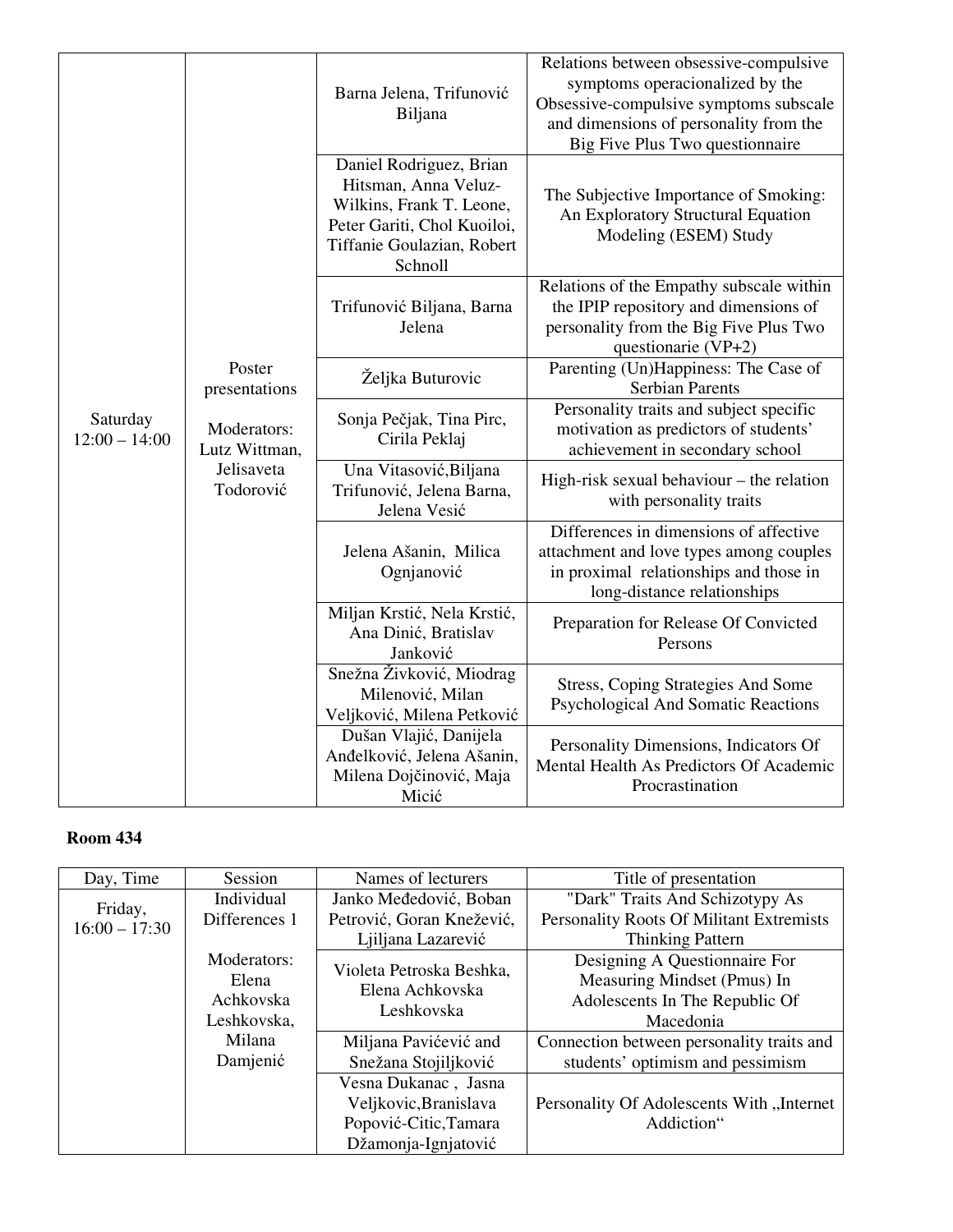|                 |                           | Siniša Lakić, Milana                     | Comparing Two Brief Measures Of The                                       |
|-----------------|---------------------------|------------------------------------------|---------------------------------------------------------------------------|
|                 |                           | Damjenić, Duška Šain                     | <b>HEXACO</b> Model                                                       |
|                 |                           | Milačić-Vidojević Ivona,                 | Structure of attitudes towards people who                                 |
|                 |                           | Marija Čolić                             | are blind in Serbia                                                       |
|                 |                           |                                          | Atitudes towards people with disabilities                                 |
|                 |                           | Jelena Maksimović,                       | and social inclusion, social distance at                                  |
|                 |                           | Gordana Đigić                            | students of elementary and high schools                                   |
|                 |                           |                                          | and faculties                                                             |
|                 |                           |                                          | Dimensions of Religiosity as                                              |
|                 |                           | Srđan Dušanić, Vladimir                  | Determinants of Social Identity                                           |
|                 |                           | Turjačanin, Siniša Lakić                 | Complexity and Inclusiveness in Bosnia                                    |
|                 | Social                    |                                          | and Herzegovina                                                           |
|                 | Psychology                | Jelena Opsenica Kostić,                  | Internet relationships - theories and                                     |
| Friday,         |                           | Ana Milenković, Tanja                    | evidence about positive and negative                                      |
| $18:00 - 20:00$ | Moderators:               | Panić                                    | aspects; adolescents' point of view                                       |
|                 | Imozafr Kotoz             | Jelisaveta Todorović,                    | The dominant psychological                                                |
|                 | Ahmed, Marija<br>Mladenov | Tamara Cirić                             | characteristics of the personality of young                               |
|                 |                           |                                          | people who want to leave the country<br>Authoritarianism, nationalism and |
|                 |                           | Bojan Todosijević, Zoran                 | government evaluation: A socio-                                           |
|                 |                           | Pavlović, Ljubomir Hristić               | psychological model of party preferences                                  |
|                 |                           |                                          | in Serbian elections of 2012                                              |
|                 |                           |                                          | The socio psychological study of Santhal                                  |
|                 |                           | Soumen Acharya                           | tribes of west Bengal                                                     |
|                 |                           | Imozafr Kotoz Ahmed,                     | The Characteristic Psycho-social Aspects                                  |
|                 |                           | Ahmed T Abdelhafiz,                      | of Male Infertility in Middle East                                        |
|                 |                           | Jihan Abdelmoneim                        | Societies                                                                 |
|                 |                           |                                          | Some Psychometric Characteristics Of                                      |
|                 |                           | Miljan Jović                             | The Scale Of Perceived Social Self-                                       |
|                 |                           |                                          | Efficacy (PSSE) In Serbian And Albanian                                   |
|                 |                           |                                          | Sample                                                                    |
|                 | Individual                |                                          | Psychometric Characteristics Of The                                       |
|                 | Differences 2,            | Danica Trajković                         | Scale Of Life Satisfaction (SLS) In                                       |
|                 |                           |                                          | Serbian And Greek Sample                                                  |
| Saturday,       | Moderators:               | Katarina Mladenović, Petar               | Self Concept In The Middle And In The                                     |
| 10-11:30        | Snežana<br>Stojiljković,  | Knežević, Ksenija                        | Late Adolescence                                                          |
|                 | Janko                     | Dimitrijević<br>Dušan Aleksić, Tatjana   |                                                                           |
|                 | Međedović                 | <b>Dukić</b>                             | Selfieism: Perception And Self-Perception                                 |
|                 |                           | Srđan Dušanić, Gabriela                  | Post-Critical Belief Scale Examination In                                 |
|                 |                           | Ninković Došen, Jana                     | The Context Of Relations With                                             |
|                 |                           | Tanasić                                  | Ethnocentrism And Life Satisfaction                                       |
|                 |                           | Mila Ignjatović, Jelisaveta<br>Todorović | Silencing the self of single mothers                                      |
| Saturday,       | Individual                | Petrovic Boban,                          | Dark and Light narcissism: personal and                                   |
| $12:00 - 14:00$ | Differences 3,            | Medjedovic Janko                         | behavioral characteristics                                                |
|                 |                           | Đorđe Čekrlija, Dijana                   | Inferiority and superiority complex, libido                               |
|                 | Moderators:               | Đurić, Biljana Mirković                  | ficsations and self-concept relations                                     |
|                 | Oliver                    | Oliver Tošković                          | Near Space Odyssey - Anisotropy Of                                        |
|                 | Tošković,                 |                                          | <b>Close Distances</b>                                                    |
|                 | Dušan                     | Maja Ignjatović, Milena                  |                                                                           |
|                 | Todorović                 | Vujičić, Aleksandar                      | Personality Traits As Predictors Of                                       |
|                 |                           | Lazarević, Nenad                         | Perfectionism                                                             |
|                 |                           | Cvetanović                               |                                                                           |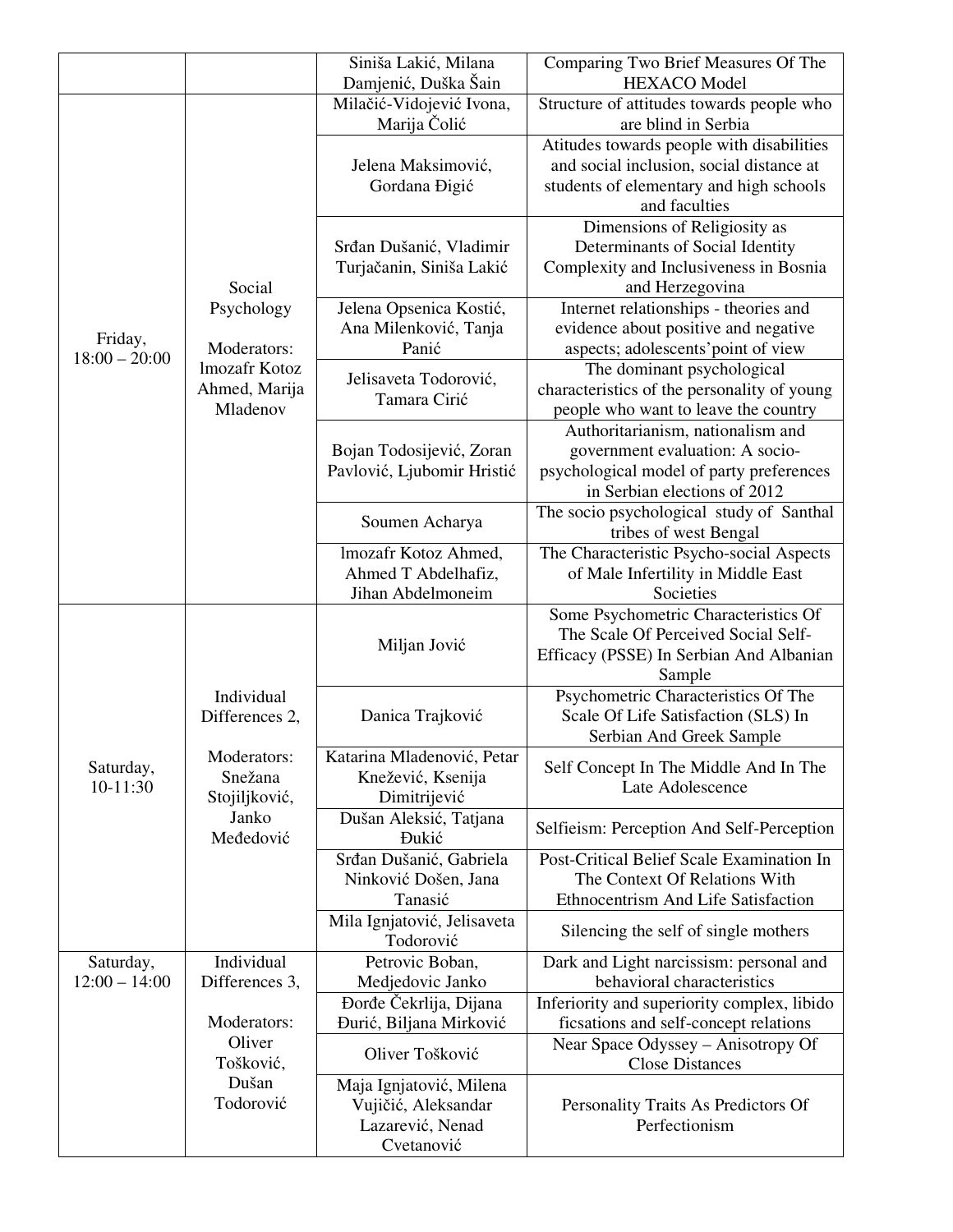|  |  | Ana Jovančević | Some of the psychometric characteristics<br>of the Life Position Scale (LPS) on<br>Serbian and Macedonian sample |
|--|--|----------------|------------------------------------------------------------------------------------------------------------------|
|--|--|----------------|------------------------------------------------------------------------------------------------------------------|

| Day, Time                  | Session                                                                   | Names of lecturers                    | Title of presentation                             |
|----------------------------|---------------------------------------------------------------------------|---------------------------------------|---------------------------------------------------|
|                            |                                                                           | Mirjana Franceško, Marija             | Attitude Of Young People Towards Work:            |
|                            |                                                                           | Manasijević, Branislav                | Differentiation Relative To Gender And            |
|                            |                                                                           | Kosanović                             | Work Experience                                   |
|                            |                                                                           | Gorana Rakic-Bajic,                   | Teachers' Work Ethics And Justice                 |
|                            | Organizational                                                            | Mirjana Beara                         | <b>Construct In Organizational Context</b>        |
|                            | Psychology                                                                | Tanja Panić, Jelena                   |                                                   |
| Friday,                    |                                                                           | Opsenica Kostić, Marta                | Life Satisfaction And Job Satisfaction            |
| $16:00 - 17:30$            | Moderators:                                                               | Dedaj                                 |                                                   |
|                            | Mirjana Beara,                                                            | Miroslav Gavrić, Danica               | Personality And Stress Management Of              |
|                            | Biljana                                                                   | Zoranović, Nataša Kostić              | Police Officers                                   |
|                            | Stanković                                                                 | Slavko Milojković                     | Material Status Of Family And Job                 |
|                            |                                                                           |                                       | Satisfaction                                      |
|                            |                                                                           |                                       | The Role Of Health Professionals In               |
|                            |                                                                           | Biljana Stankovic                     | Technologically Mediated Experience Of            |
|                            |                                                                           |                                       | Pregnancy                                         |
|                            |                                                                           | Ilija Dojčinovski, Mirjana            |                                                   |
|                            |                                                                           | Jovanovska-Stojanovska,               | Contemporary Psychotherapy Research -             |
|                            |                                                                           | Vesna Blaževska,                      | Old And New Challenges                            |
|                            | Psychotherapy<br>Moderators:<br>Vyacheslav<br>Simonov,<br>Milica Mitrović | Margarita Nikolovska                  |                                                   |
|                            |                                                                           | Milena Petković, Miodrag<br>Milenović | Separation Anxiety And Symbiotic                  |
|                            |                                                                           |                                       | Mother-Child Relationship In The                  |
|                            |                                                                           |                                       | <b>Context Of Transactional Analysis</b>          |
| Friday,<br>$18:00 - 20:00$ |                                                                           | Miroslav Pendaroski                   | Spatio-Temporal Phenomena Of The                  |
|                            |                                                                           |                                       | Dream: Neuropsychological Correlate Of            |
|                            |                                                                           |                                       | The Psychotherapeutic Principle "Here<br>And Now" |
|                            |                                                                           | Jasna Veljković, Vesna<br>Dukanac     | Application Of Psychodrama Method In              |
|                            |                                                                           |                                       | Rehabilitation And Reintegration Of               |
|                            |                                                                           |                                       | Personalities With Psychotic Disorders            |
|                            |                                                                           |                                       | Objective Registration Methods Of                 |
|                            |                                                                           |                                       | <b>Emphatic Exchange Of Emotional States</b>      |
|                            |                                                                           | Vyacheslav Simonov                    | In A Process Of Individual Psychological          |
|                            |                                                                           |                                       | Counselling And Psychotherapy.                    |
|                            |                                                                           | <b>Ahmed Tageldin</b>                 | Reproductive Failure: Therapeutic Value           |
|                            |                                                                           | Abdelhafiz                            | Of Framing The Psychological Concerns             |
| Saturday,                  | Clinical                                                                  | Mirjana Stanković-                    | Children with developmental disabilities          |
| 10-11:30                   | Psychology                                                                | Djordjević                            | and peers from typical population                 |
|                            |                                                                           |                                       | Perfectionism and somatization in                 |
|                            | Moderators:                                                               | Nada Letić, Milica Drobac,            | elementary and secondary schools                  |
|                            | Zaklina                                                                   | Ivana Zečević                         | students                                          |
|                            | Terzova,                                                                  | Bilyana Nikolaeva                     | Preffered sources of social support after         |
|                            | Aleksandra                                                                | Velikova-Tsonkova                     | cancer diagnosys                                  |
|                            | Stojilković                                                               |                                       | Self-assessment of health among parents           |
|                            |                                                                           | Nada Letić, Jelena                    | of children with pervasive developmental          |
|                            |                                                                           | Krivokuća                             | disorders                                         |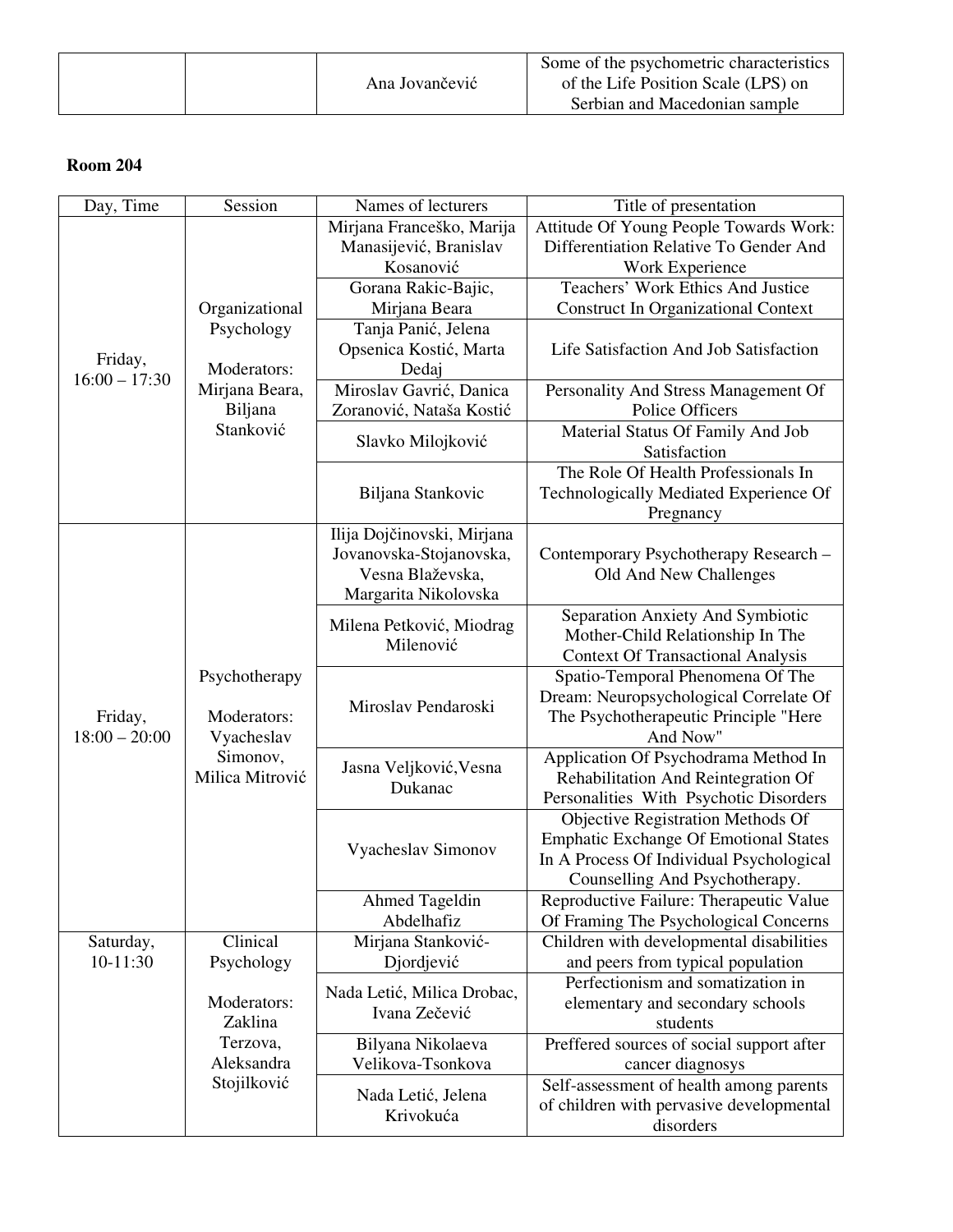|                              |                        | Jelena Krivokuća, Nada<br>Letić, Jelisaveta<br>Todorović, Mira Spremo | The quality of life of parents of children<br>with pervasive developmental disorders                                                                                |
|------------------------------|------------------------|-----------------------------------------------------------------------|---------------------------------------------------------------------------------------------------------------------------------------------------------------------|
|                              |                        | Svetozar Kostadinov<br>Dimitrov                                       | Positive and negative profile of<br>schizophfrenic disorder. Research<br>possibilities of theory of Referentisl<br>activiry in the psychological<br>differenciation |
|                              |                        | Zaklina Terzova                                                       | Interactions and emotional expressivity in<br>families with addictive disorders                                                                                     |
|                              | Attachment<br>Research | Branimir Vukčević                                                     | Attachment transfer through mediation of<br><b>IWM</b>                                                                                                              |
| Saturday,<br>$12:00 - 14:00$ | Moderators:            | Olga Tomic                                                            | Patterns of attachment in kinship foster<br>families                                                                                                                |
|                              | Jelena                 | Djurdja Solesa Grijak                                                 | (In)Authentic relationships of students                                                                                                                             |
|                              | Opsenica-              |                                                                       | Transgenerational transmission of family                                                                                                                            |
|                              | Kostić, Olga           | Malenović Aleksandra                                                  | functioning and correlation between                                                                                                                                 |
|                              | Tomić                  |                                                                       | family patterns and attachment styles                                                                                                                               |

| Day, Time                    | Session                      | Names of lecturers                                                                                              | Title of presentation                                                                                            |
|------------------------------|------------------------------|-----------------------------------------------------------------------------------------------------------------|------------------------------------------------------------------------------------------------------------------|
|                              |                              | Joviša Obrenović, Milkica<br>Nešić, Miodrag Milenović                                                           | "Hidden Organ In Our Eyes", The First<br>Component Of The Biological Clock Of<br>Circadian Rhythms               |
|                              | Contemporary                 | Milan Dojčinović, Velibor<br>Petković                                                                           | Effects Of Cyberspace To Personal<br>Identity                                                                    |
|                              | Research                     | Miodrag Milenović. Joviša<br>Obrenović, Mia Milenović                                                           | Asimmetry Hemispheres And<br>Psychogalvanic Reactions                                                            |
| Friday,<br>16-17:30          | Moderators:<br>Ljubiša       | Ljubiša Zlatanović                                                                                              | Qualitative Approach To Research Of<br>Meaning Of Life                                                           |
|                              | Zlatanović,<br>Emilija Simić | Emilija Simic, Kristina<br>Brajovic - Car                                                                       | <b>Comparison Of Self-Perception Elements</b><br>Of Adolescents Sports-Man And Young<br><b>Adults Sports-Man</b> |
|                              |                              | Marjana Čubranić<br>Dobrodolac, Svetlana<br>Čičević, Milkica Nešić                                              | The Impact Of Impulsiveness On Road<br><b>Traffic Accidents And Driver Behavior</b>                              |
| Friday,<br>$18:00 - 20:00$   | Workshop                     | Ivana Živković,<br>Aleksandra Stojanović,<br>Snježana Ivanović,<br>Gabrijela Došen Ninković,<br>Sandra Turudija | How do we communicate? The manner of<br>communication as a reflection of the way<br>of life.                     |
| Saturday,<br>$10:00 - 11:30$ | Workshop                     | Snezhana Andreeva,<br>Radmila Manchevska                                                                        | Sculpture - Self Expression                                                                                      |
| Saturday,<br>$12:00 - 14:00$ | Presentation                 | Vladimir Ranđelović                                                                                             | Adaptive Stimulation Method in<br>Psychophysiological Assessment and Lie<br>Detection                            |

# **Room 41, TTM fellowtraining, September 24th – 26th 2015**

| Day, Time                    | Session                | Names of lecturers /<br>moderators | Title of presentation / Content description |
|------------------------------|------------------------|------------------------------------|---------------------------------------------|
| Thursday,<br>$10:00 - 12:00$ | Registration of<br>TTM | -                                  | -                                           |